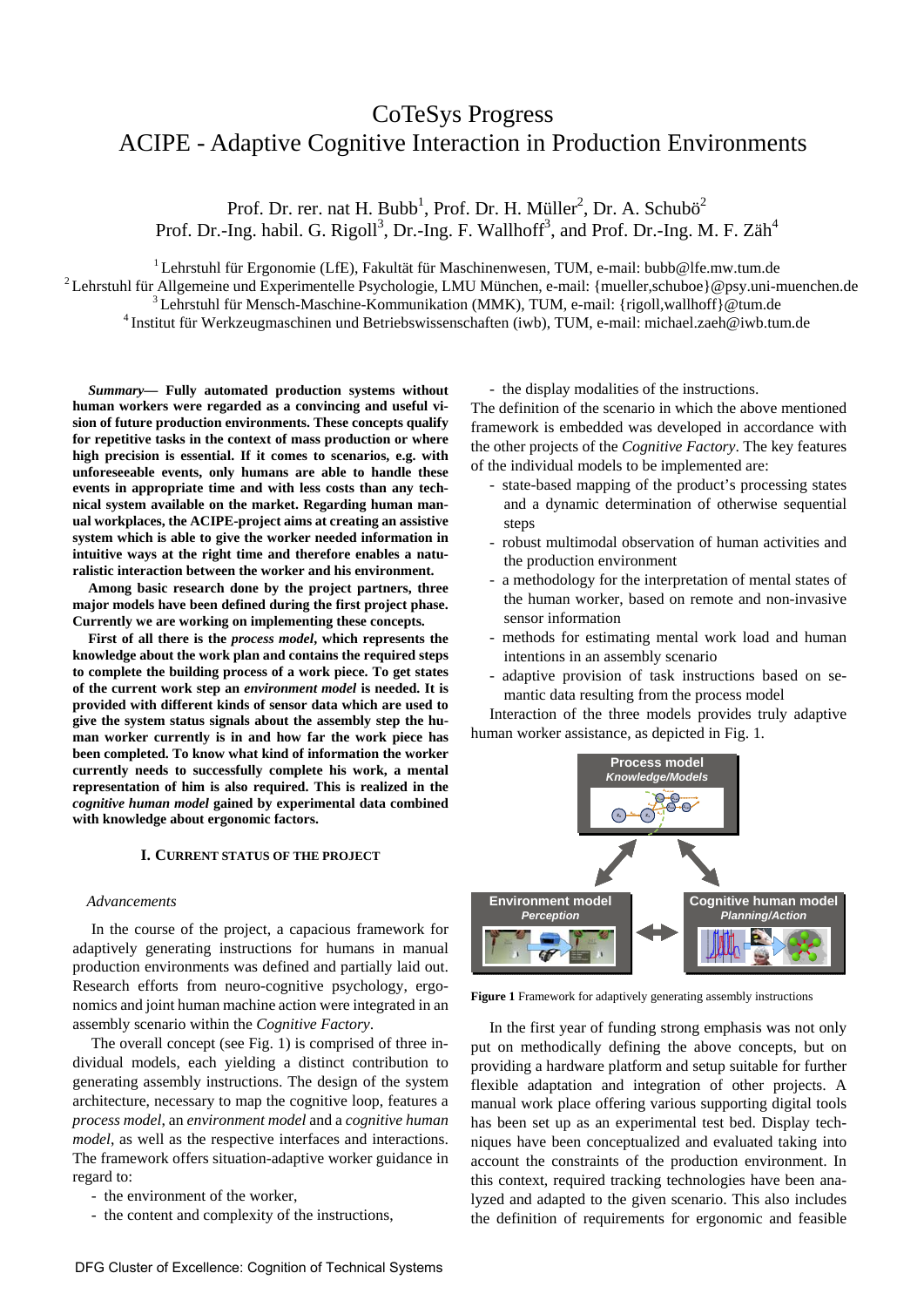tracking technologies. The above setup has been extensively reviewed and put to use in experiments with subjects of varying age, capability and prior knowledge of the scenario (see Fig. 2).



**Figure 2** A video overlay method for presenting task instruction and registration of a grasping movement using the Polhemus marker system.

The experiments conducted have the following setup:

- mounting objects consisting of multiple parts
- variation of object dimensions and task complexity
- variation of assistance modalities (e.g. contact analog table projection vs. conventional displays)

The subjects are monitored to investigate basic cognitive processes in human manual assembly. A more detailed overview is given in the references.

### *Roles within the Project*

System ergonomics and human modeling are the Institute of Ergonomics' major research areas. Within the project the institute's focus is on optimizing the flow of information between the human worker and its environment. The institutes' key method of information flow analysis is used to develop novel adaptive human-machine-dialogues, instead of adapting the human being to the machine, e.g. through training. Further, the institutes' competences reside in robust eye-tracking and it contributes to the sensor layer around the human worker. Experiments are conducted to gain knowledge about visual behavior.

The unit of Experimental Psychology provides tools and methods to investigate human performance in complex multitask situations and to relate specific cognitive processes to changes in the environment. In assembly tasks, experimental and neuro-cognitive methods allow for the comparison of performance under different environmental conditions and to draw conclusions about specific underlying sub-processes that are affected, such as attentional selection, working memory storage or action preparation. These measures are needed to define and generate a flexible and adaptive assistive system that provides the worker with needed and relevant support at the right time.

The Institute for Human-Machine Communication focuses its research on different types of human-machine-interaction modalities. In detail, intelligent sensors for generating an environment model are investigated. Expertise in the fields of computer vision and therewith related topics like pattern recognition make it possible to provide surveillance of the work space. The combination of multimodal observations with different kinds of machine learning techniques opens a wide range of possibilities to identify the external states of the human worker, the work piece and the environment.

In the context of the project, the research of the Institute for Machine Tools and Industrial Engineering (*iwb*) focuses on the organizational structures and concepts forming the basis of the assembly of complex goods. The *iwb* provides its vast knowledge of the domains and methods of production, assembly and factory structures for making available a flexible open and integrational framework for adaptively generating assembly instructions. Moreover, in the context of this framework, the *iwb* formulates the process model comprehending the knowledge and domain models.

#### *Integration in the Cluster and Cooperation*

The cognitive factory is one of the key demonstrators in the cluster and realizes a complex and advanced test bed, which offers evaluation of the basic research areas' results in a realistic assembly line environment. A major effort in ACIPE is put on integrating its complete framework into the factory, as well as sharing models with other researchers. The individual models and their communication protocols are based on open source software and the overall concept provides well-defined and partly open definitions of its interfaces. As such, the modular structure enables the integration of current and future algorithms (e.g. in the process model for determining the shortest path) and sub-models (e.g. modes of communication via the cognitive human model). Regarding this context, *ACIPE* closely works together with other projects of the cognitive factory: *CogMaSh* (#155), *CoDeFS* (#161), *JAHIR* (#207) and *MOHMIP* (#194).

ACIPE investigates cognitive processes underlying human performance in manual assembly scenarios. Currently behavioral performance, arm and hand motion-trajectories and eye movement are used for experimental data collection. In the future it is planned to expand these methodologies by also using EEG (electroencephalography) recordings. EEG will provide information of the brain activity that accompanies cognition in assembly tasks. The set-up for pilot investigations is currently prepared in cooperation with research group *Memory-based mechanisms in the cognitive control of uni- and multi-modal attentional selection* (#148). Investigating the relation of explicit and implicit memory processes and the role they play in attentional selection, project 148 also provides input for the experimental set-up and the paradigms used in ACIPE. On the other hand, sub-units of the assembly task (such as selecting the next relevant object) are investigated in a more controlled experimental setting in 148. The progress report of 148 gives an example of a selection task with varying context familiarity that was designed from the building blocks taken from the task shown in Figure 2.

Delivering requirements for robust eye-tracking systems in the researched scenarios is one major issue of the coop